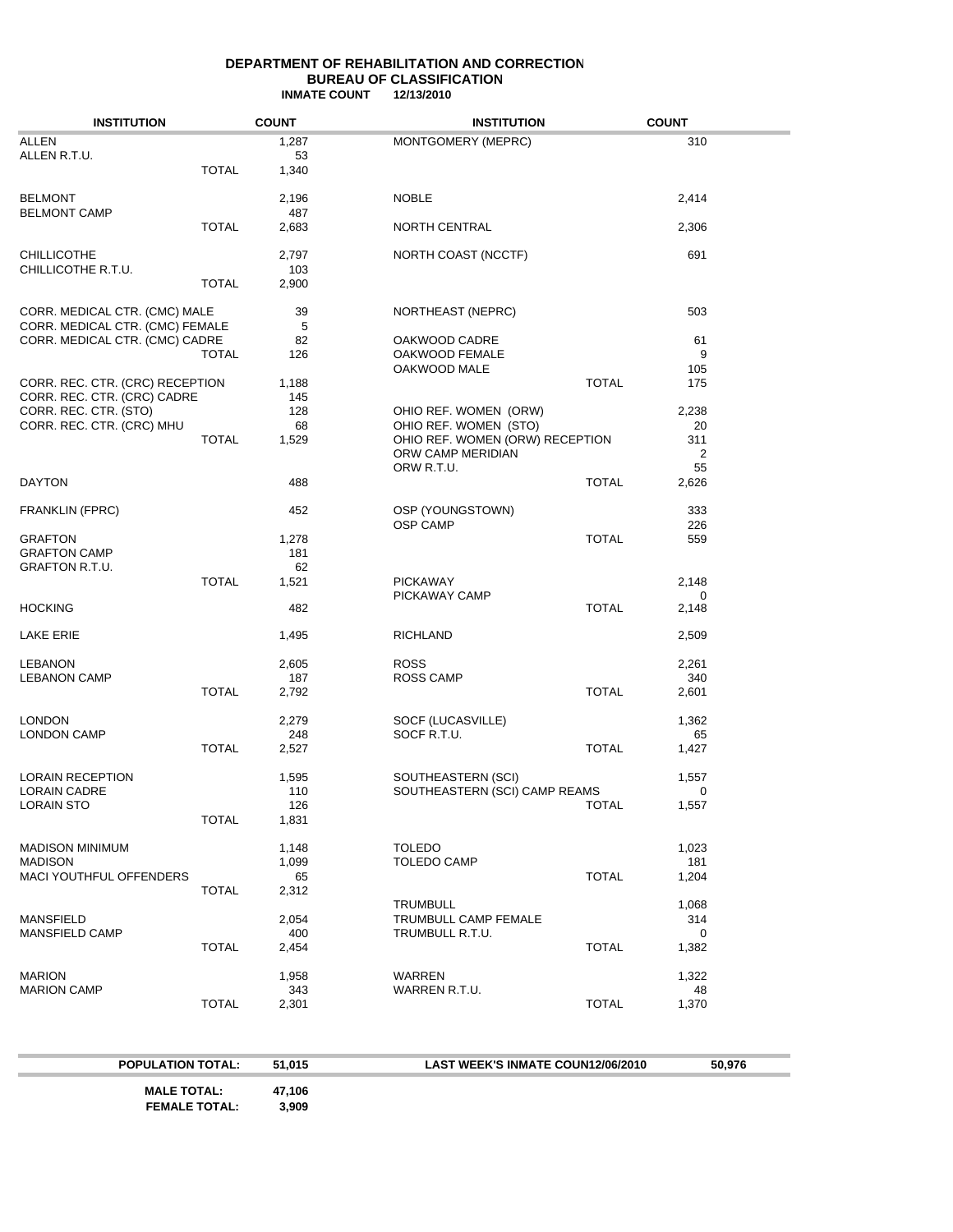### **DEPARTMENT OF REHABILITATION AND CORRECTION BUREAU OF CLASSIFICATION WEEKLY POPULATION COUNT SHEET**

| <b>SUMMARY OF MALE POPULATION BY SECURITY LEVEL:</b> |             | DATE:      |          |                |           |            |
|------------------------------------------------------|-------------|------------|----------|----------------|-----------|------------|
|                                                      | <b>BODY</b> | <b>AWL</b> | $(-OTC)$ | TOTAL          | 12/1/2009 | 12/1/2010  |
| TOTAL LEVELS 3,4,5                                   | 16,913      | 269        | 230      | 16,952         | 16,896    | 16,885     |
| <b>TOTAL LEVEL 2</b>                                 | 23,171      | 425        | 332      | 23,264         | 23,273    | 23,275     |
| <b>TOTAL LEVEL 1</b>                                 | 6,869       | 102        | 81       | 6,890          | 6,804     | 6,876      |
| <b>TOTAL MALE</b>                                    | 46,953      | 796        | 643      | 47,106         | 46,973    | 47,036     |
| <b>SUMMARY OF FEMALE POPULATION:</b>                 |             |            |          |                | DATE:     | 12/13/2010 |
|                                                      | <b>BODY</b> | <b>AWL</b> | $(-OTC)$ | <b>TOTAL</b>   | 12/1/2009 | 12/1/2010  |
| ORW / RECEPTION                                      | 310         | 12         | 11       | 311            | 347       | 336        |
| ORW / (MARYSVILLE)                                   | 2,232       | 49         | 43       | 2,238          | 2,100     | 2,240      |
| ORW / STO                                            | 20          | 0          | 0        | 20             | 26        | 18         |
| ORW / CAMP MERIDIAN                                  | 2           | 0          | $\Omega$ | $\overline{2}$ | 24        | 5          |
| ORW R.T.U.                                           | 55          | U          | 0        | 55             | 45        | 56         |
| <b>FRANKLIN P.R.C.</b>                               | 452         | 10         | 10       | 452            | 474       | 447        |
| NORTHEAST P.R.C.                                     | 503         | 9          | 9        | 503            | 580       | 522        |
| <b>TRUMBULL CAMP</b>                                 | 313         | 17         | 16       | 314            | 315       | 318        |
| CORRECTIONS MEDICAL CTR. (F)                         | 5           | 0          | 0        | 5              | 4         | 6          |
| OAKWOOD C.F. (F)                                     | 9           | 0          | $\Omega$ | 9              | 5         | 9          |
| <b>TOTAL FEMALE</b>                                  | 3,901       | 97         | 89       | 3,909          | 3,920     | 3,957      |
| <b>TOTAL POPULATION</b>                              | 50,854      | 893        | 732      | 51,015         | 50,893    | 50,993     |

# **DEPARTMENT OF REHABILITATION AND CORRECTION WEEKLY COUNT SHEET BY SECURITY LEVEL**

| <b>MALE: LEVEL 3,4,5 SECURITY COUNT</b> |             | DATE:          |                |              |           |           |
|-----------------------------------------|-------------|----------------|----------------|--------------|-----------|-----------|
| <b>INSTITUTION</b>                      | <b>BODY</b> | <b>AWL</b>     | $(-OTC)$       | <b>TOTAL</b> | 12/1/2009 | 12/1/2010 |
| CORR. MEDICAL CTR. - M                  | 33          | 6              | $\Omega$       | 39           | 44        | 40        |
| CORR. MEDICAL CTR. - F                  | 5           | 0              |                | 5            | 4         | 6         |
| <b>CMC CADRE</b>                        | 82          |                |                | 82           | 87        | 82        |
| CRC / CADRE                             | 145         | 2              |                | 145          | 157       | 146       |
| CRC / STO                               | 128         | $\overline{2}$ | $\overline{2}$ | 128          | 119       | 112       |
| CRC / RECEPTION                         | 1,184       | 56             | 52             | 1,188        | 1,182     | 1,112     |
| C.R.C. (M.H.U.)                         | 68          | $\Omega$       | $\Omega$       | 68           | 71        | 74        |
| LEBANON C.I.                            | 2,600       | 22             | 17             | 2,605        | 2,575     | 2,634     |
| LORAIN / CADRE                          | 110         | $\Omega$       | 0              | 110          | 116       | 110       |
| LORAIN / STO                            | 126         |                |                | 126          | 121       | 121       |
| <b>LORAIN / RECEPTION</b>               | 1,591       | 86             | 82             | 1,595        | 1,620     | 1,632     |
| MADISON C.I.                            | 1,098       |                | 6              | 1,099        | 1,107     | 1,068     |
| <b>MACI YOUTHFUL OFFENDERS</b>          | 65          |                |                | 65           | 73        | 65        |
| MANSFIELD C.I.                          | 2,051       | 19             | 16             | 2,054        | 2,083     | 2,079     |
| OAKWOOD C.F.- MALE                      | 104         |                | $\Omega$       | 105          | 103       | 107       |
| OAKWOOD CADRE                           | 57          |                | 0              | 61           | 71        | 64        |
| OSP (YOUNGSTOWN)                        | 331         | 5              | 3              | 333          | 307       | 333       |
| ROSS C.I.                               | 2,258       | 14             | 11             | 2,261        | 2,249     | 2,253     |
| SOCF (LUCASVILLE)                       | 1,360       | 12             | 10             | 1,362        | 1,339     | 1,358     |
| SOCF R.T.U.                             | 65          | $\Omega$       | 0              | 65           | 62        | 63        |
| TOLEDO C.I.                             | 1,022       |                | 6              | 1,023        | 968       | 970       |
| <b>TRUMBULL C.I.</b>                    | 1,067       | 9              | 8              | 1,068        | 1,057     | 1,079     |
| TRUMBULL R.T.U.                         | $\Omega$    | $\Omega$       | $\Omega$       | 0            | $\Omega$  | $\Omega$  |
| WARREN C.I.                             | 1,320       | 12             | 10             | 1,322        | 1,336     | 1,332     |
| WARREN R.T.U.                           | 48          | $\Omega$       | $\Omega$       | 48           | 49        | 51        |
| <b>TOTAL LEVELS 3,4,5</b>               | 16.913      | 269            | 230            | 16,952       | 16,896    | 16,885    |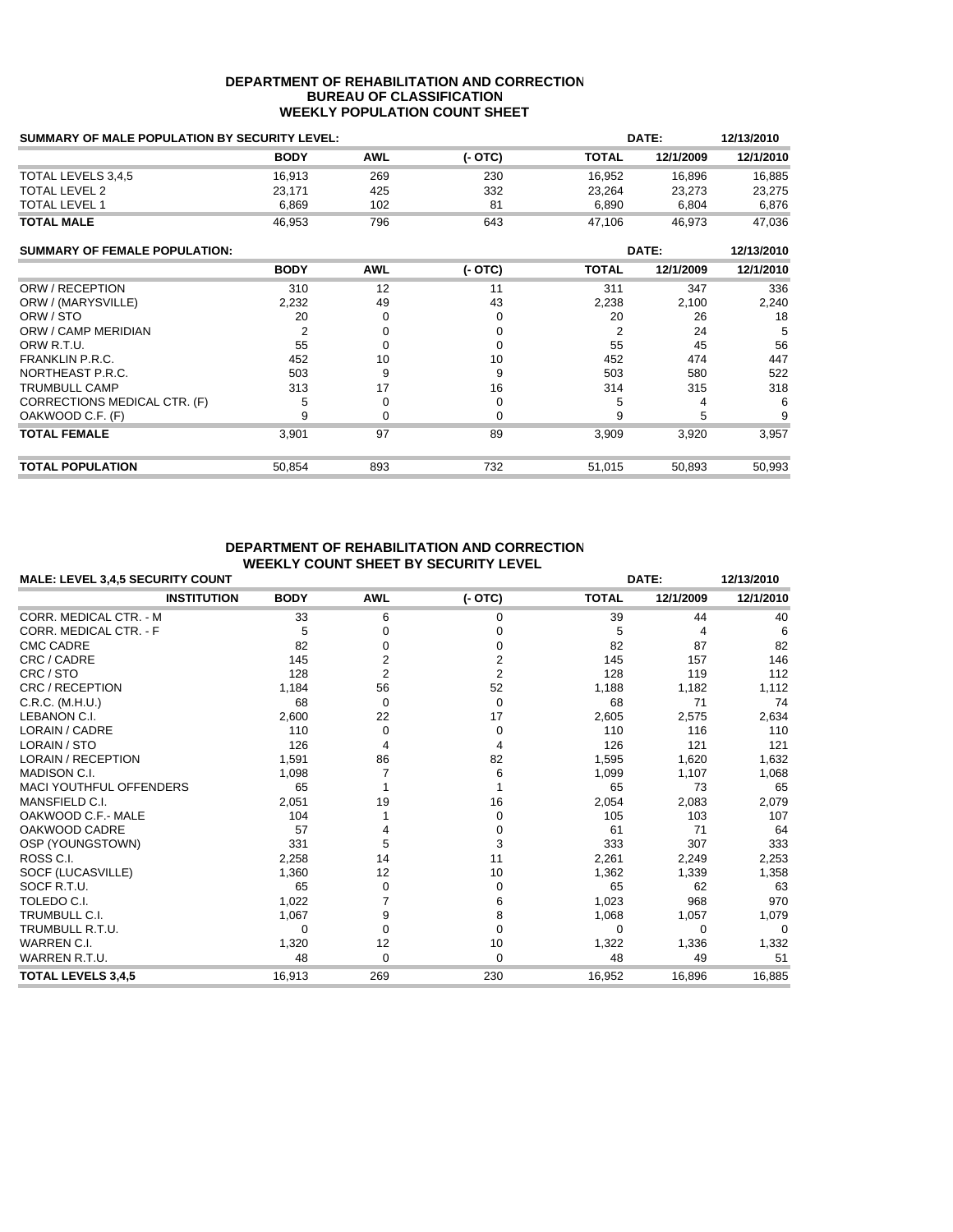# **DEPARTMENT OF REHABILITATION AND CORRECTION WEEKLY COUNT SHEET BY SECURITY LEVEL**

| <b>MALE: LEVEL 2 SECURITY COUNT</b> |                    | DATE:       |            |          |              |           |           |
|-------------------------------------|--------------------|-------------|------------|----------|--------------|-----------|-----------|
|                                     | <b>INSTITUTION</b> | <b>BODY</b> | <b>AWL</b> | $(-OTC)$ | <b>TOTAL</b> | 12/1/2009 | 12/1/2010 |
| ALLEN C.I.                          |                    | 1,277       | 16         | 6        | 1,287        | 1,285     | 1,287     |
| ALLEN R.T.U.                        |                    | 53          | 0          | 0        | 53           | 66        | 56        |
| <b>BELMONT C.I.</b>                 |                    | 2.189       | 47         | 40       | 2,196        | 2,244     | 2,225     |
| CHILLICOTHE C.I.                    |                    | 2.791       | 38         | 32       | 2,797        | 2,769     | 2,782     |
| CHILLICOTHE R.T.U.                  |                    | 103         | $\Omega$   | 0        | 103          | 111       | 92        |
| DAYTON C.I.                         |                    | 487         | 4          | 3        | 488          | 492       | 480       |
| <b>GRAFTON C.I.</b>                 |                    | 1.272       | 14         | 8        | 1,278        | 1,267     | 1,261     |
| <b>GRAFTON R.T.U.</b>               |                    | 62          | 0          | 0        | 62           | 65        | 60        |
| <b>HOCKING C.F.</b>                 |                    | 475         | 12         | 5        | 482          | 489       | 483       |
| LAKE ERIE C. I.                     |                    | 1.495       | 20         | 20       | 1,495        | 1.490     | 1,493     |
| LONDON C.I.                         |                    | 2,274       | 31         | 26       | 2,279        | 2,267     | 2,303     |
| <b>MARION C.I.</b>                  |                    | 1,948       | 28         | 18       | 1,958        | 1,945     | 1,943     |
| NOBLE C.I.                          |                    | 2,391       | 81         | 58       | 2,414        | 2,472     | 2,460     |
| NORTH CENTRAL C.I.                  |                    | 2,293       | 40         | 27       | 2,306        | 2,295     | 2,293     |
| RICHLAND C.I.                       |                    | 2,504       | 57         | 52       | 2,509        | 2,506     | 2,524     |
| SOUTHEAST C.I.                      |                    | 1,557       | 37         | 37       | 1,557        | 1,510     | 1,533     |
| <b>TOTAL LEVEL 2</b>                |                    | 23,171      | 425        | 332      | 23,264       | 23,273    | 23.275    |

| <b>MALE: LEVEL 1 SECURITY COUNT</b><br>DATE:<br>12/13/2010 |                    |             |            |          |              |           |           |  |
|------------------------------------------------------------|--------------------|-------------|------------|----------|--------------|-----------|-----------|--|
|                                                            | <b>INSTITUTION</b> | <b>BODY</b> | <b>AWL</b> | $(-OTC)$ | <b>TOTAL</b> | 12/1/2009 | 12/1/2010 |  |
| <b>BELMONT CAMP</b>                                        |                    | 487         | 5          | 5        | 487          | 431       | 450       |  |
| <b>GRAFTON CAMP</b>                                        |                    | 181         |            |          | 181          | 178       | 182       |  |
| <b>LEBANON CAMP</b>                                        |                    | 187         |            |          | 187          | 189       | 183       |  |
| <b>LONDON CAMP</b>                                         |                    | 247         |            |          | 248          | 246       | 239       |  |
| <b>MADISON MINIMUM</b>                                     |                    | 1,144       | 18         | 14       | 1,148        | 1,153     | 1,168     |  |
| <b>MANSFIELD CAMP</b>                                      |                    | 400         |            |          | 400          | 406       | 407       |  |
| <b>MARION CAMP</b>                                         |                    | 343         |            |          | 343          | 342       | 334       |  |
| MONTGOMERY E.P.R.C:                                        |                    | 309         |            |          | 310          | 335       | 329       |  |
| NORTH COAST C.T.F.                                         |                    | 690         | 13         | 12       | 691          | 699       | 691       |  |
| <b>OSP CAMP</b>                                            |                    | 226         |            |          | 226          | 224       | 230       |  |
| PICKAWAY CAMP                                              |                    |             |            |          |              | 343       | $\Omega$  |  |
| PICKAWAY MINIMUM                                           |                    | 2,135       | 50         | 37       | 2,148        | 1,754     | 2,145     |  |
| <b>ROSS CAMP</b>                                           |                    | 340         |            |          | 340          | 324       | 340       |  |
| <b>SCI-CAMP REAMS</b>                                      |                    |             |            |          |              | 0         | $\Omega$  |  |
| TOLEDO CAMP                                                |                    | 180         |            |          | 181          | 180       | 180       |  |
| TRUMBULL CAMP MALE                                         |                    |             |            |          |              | 0         |           |  |
| TOTAL LEVEL 1                                              |                    | 6.869       | 102        | 81       | 6,890        | 6,804     | 6,876     |  |

## **HIGH SERIAL NUMBER ISSUED LAST FRIDAY:**

| <b>CORRECTIONAL RECEPTION CENTER</b>   |              | 639-920 |     |   | 0<br>0 |
|----------------------------------------|--------------|---------|-----|---|--------|
| <b>LORAIN CORRECTIONAL INSTITUTION</b> | 594-010      |         |     | 0 |        |
| <b>BED INCREASES 2-2009</b>            | <b>ORW</b>   |         | 395 |   | 0      |
| BED DECREASES 2-2009                   | <b>NEPRC</b> |         | 50  |   |        |
| BED DECREASE 6-2010                    | <b>PCI</b>   |         | 316 |   |        |